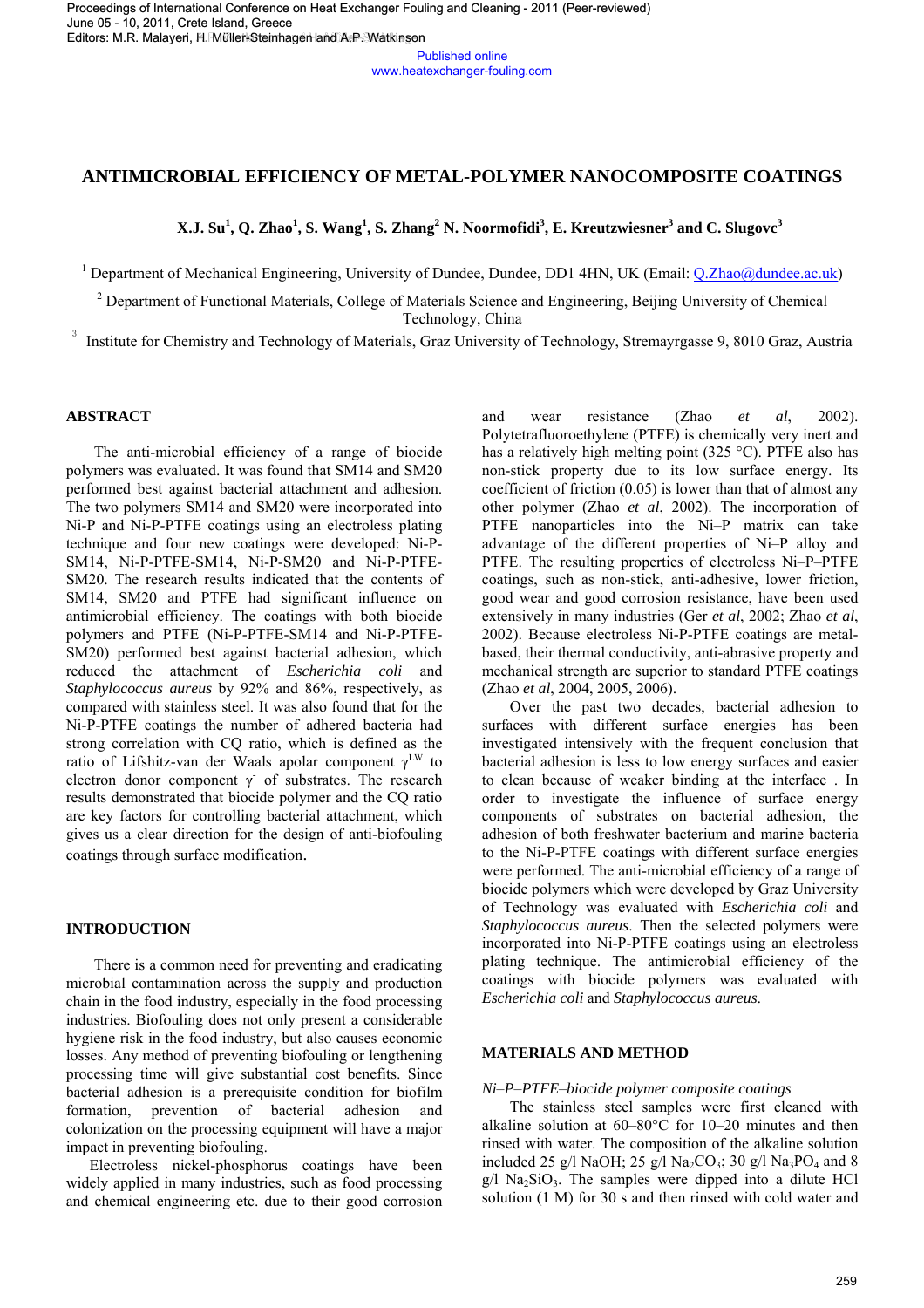deionized water, respectively. A 60% PTFE emulsion from Aldrich with a particle size in the range  $0.05-0.5$  µm was diluted with deionized water and stirred with a magnetic stirrer for 1 hour. Then the solution was filtered with a filter of pore size 0.2 µm before use. Then Ni–P–PTFE composite coating was prepared using an electroless plating technique. The Ni–P–PTFE–biocide polymer composite coatings were also prepared using this technique, by adding biocide polymers which were developed by Graz University of Technology (Kreutzwiesner and Noormofidi *et al*, 2010).

### *Contact angle and surface free energy*

The contact angle of the coatings was measured by using sessile drop method with a Dataphysics OCA-20 contact angle analyzer. This instrument consists of a CCD video camera with a resolution of  $768\times576$  pixel and up to 50 images per second, multiple dosing/micro-syringe units and a temperature controlled environmental chamber. The drop image was processed by an image analysis system, which calculated both the left- and right contact angles from the shape of the drop with an accuracy of  $\pm$  0.1 °. Three test liquids were used as a probe for surface free energy calculations: distilled water, diiodomethane (Sigma) and ethylene glycol (Sigma). All measurements were made at 25 °C. Surface free energies of the samples and their dispersive and polar components were calculated using van Oss acid– base (AB) approach (van Oss *et al*, 1988).

#### *Bacterial adhesion assay*

In this investigation *Escherichia coli* and *Staphylococcus aureus* from Institute of Infection and Immunity, Nottingham University, UK was used for bacterial adhesion assays to Ni-P-PTFE-biocide polymers. Samples were put into a beaker containing 100ml bacterial suspension with  $1 \times 10^7$  CFU/ml concentration and then the beaker was put in a shaker incubator (Stuart Scientific, UK) at 37°C for 1h under a gentle stirring at 20rpm. In order to observe the number of cells microscopically, the bacteria on the samples was stained using LIVE/DEAD BacLight Kit L 13152 for 15 minutes and then observed under a fluorescence microscope (OLYMPUS BX 41, Japan) and counted using Image Pro Plus software (Media Cybernetics, USA).

In order to investigate the effect of surface energy on bacterial adhesion, another 3 types of bacteria, *P. fluorescens, Cobetia* and *Vibrio* were used for bacterial adhesion assays to the Ni-P-PTFE coatings. After the frozen bacteria stock had been defrosted, they were cultured in tryptone soya ager (TSA) plates in an incubator overnight at 28°C. A single colony was taken and put into 10ml medium to grow overnight at 28°C. The medium for *P. fluorescens* was tryptone soya broth (TSB) and the medium for *Cobetia* and *Vibrio* was sea salt peptone (SSP) containing peptone 18 g/l and sea salt 40g/l. Then 500µl of each bacterial suspension was transferred into 100ml corresponding medium in a conical flask and cultured in a shakerincubator at 150rpm at 28°C until the bacteria grew up to mid-exponential phase. Then the bacterial suspension with a

10<sup>7</sup> CFU/ml concentration for each type of bacteria was prepared. For freshwater bacterium, the phosphate buffered saline (PBS) was used and for marine bacteria SSP containing nutrient was used. For bacterial adhesion assays, each sample was immersed in a tank containing 80ml bacterial suspension at 28°C for 6hr, 12hr, and 24hr, respectively. Then each sample was taken out for viable plating count to determine the number of adhered bacteria on the samples.

### **RESULTS**

#### *Anti-microbial efficiency of biocide polymers*

The anti-microbial efficiency of 13 different types of biocide polymers was evaluated with *Escherichia coli* and *Staphylococcus aureus*. Figure 1 shows that all the polymers have strong antimicrobial properties with respect to the bacterium *Escherichia coli*, compared to the polymer without additives (355.09.012). The polymers 355.09.004; 355.09.006; SK13; SM14 and SM20 perform better than others against bacterial attachment. Figure 2 shows that the biocide polymers have strong antimicrobial properties with respect to the bacterium *Staphylococcus aureus*, compared to the polymer without additives (355.09.012). Again the polymers 355.09.004; 355.09.006; SK13; SM14 and SM20 perform best against bacterial attachment.



Fig.1 Bacterial attachment with *Escherichia coli*



Fig.2 Bacterial attachment with *Staphylococcus aureus*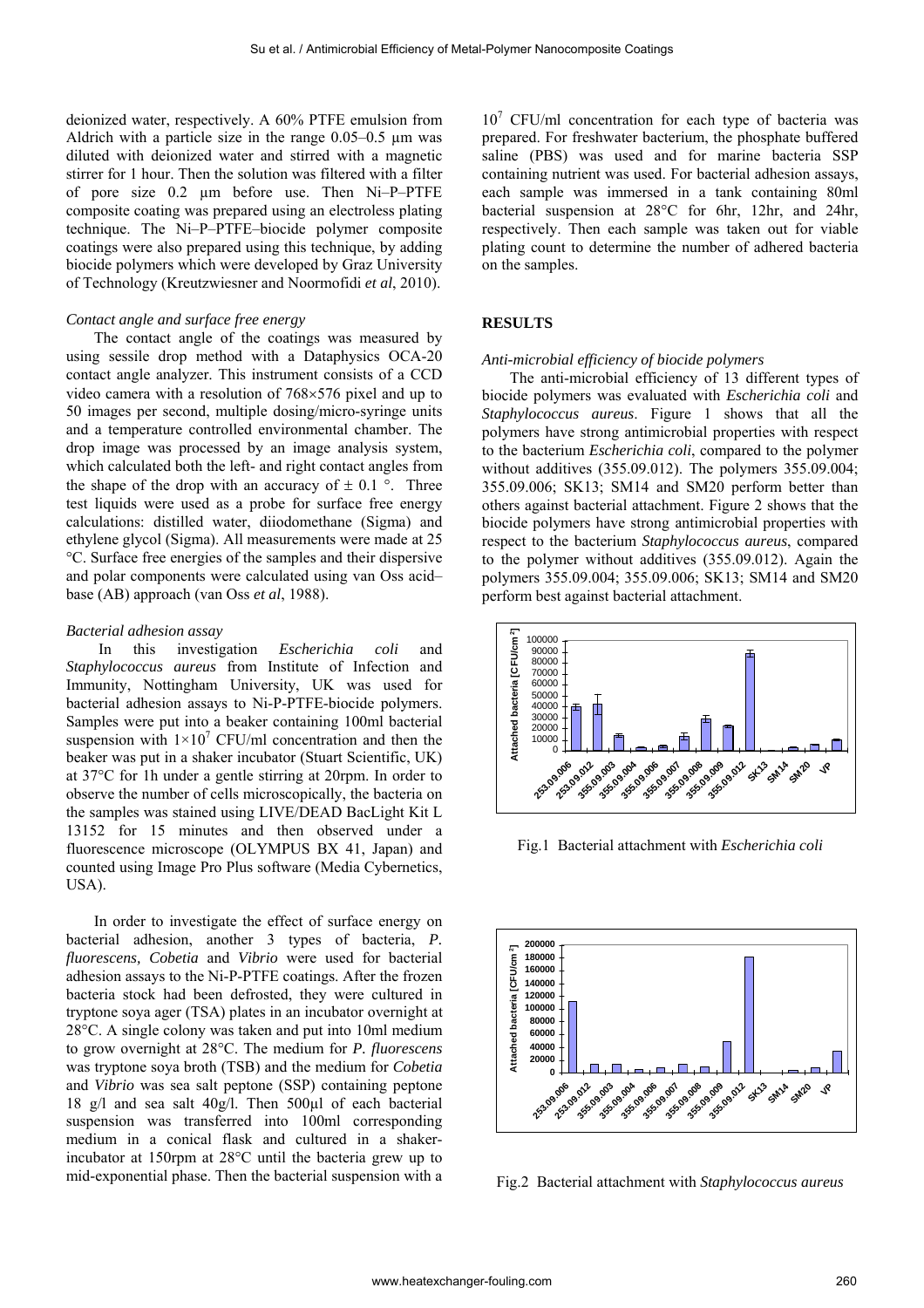### *Anti-microbial efficiency of Ni-P-PTFE-biocide polymer coatings*

Two types of biocide polymers SM14 and SM20 were selected and incorporated into Ni-P and Ni-P-PTFE matrix. The chemical structures of SM14 and SM20 are shown in Fig. 3. As a result, four new coatings: Ni-P-SM14, Ni-P-PTFE-SM14, Ni-P-SM20 and Ni-P-PTFE-SM20 were produced and evaluated.



Fig. 3 Chemical structures of SM14 and SM20

Figure 4 shows *Escherichia coli* adhesion on the coatings. Stainless steel and Ni-P coatings were used as control. Overall all the coatings with biocide polymers and PTFE performed much better than stainless steel and Ni-P coatings. The coatings with biocide polymers (Ni-P-SM14 and Ni-P-SM20) performed much better than Ni-P coatings, and the coatings with PTFE (Ni-P-PTFE-SM14 and Ni-P-PTFE-SM20) performed better than the coatings without PTFE (Ni-P-SM14 and Ni-P-SM20). Ni-P-PTFE-SM14 and Ni-P-PTFE-SM20 performed best, which reduced bacterial attachment by 92%, as compared with stainless steel.

Figure 5 shows *Staphylococcus aureus* adhesion on the coatings. Similar results were obtained. Ni-P-PTFE-SM14 and Ni-P-PTFE-SM20 performed best, which reduced bacterial attachment by 86%, as compared with stainless steel.

Table 1 shows the surface energy components of Ni-P-PTFE coatings.



Fig 4 *Escherichia coli* adhesion on the samples for 1 hour



Fig 5 *Staphylococcus aureus* adhesion on the samples for 1 hour

|  |  | Table 1 Surface energy components of coatings |  |  |  |  |  |
|--|--|-----------------------------------------------|--|--|--|--|--|
|--|--|-----------------------------------------------|--|--|--|--|--|

|                 |             | Surface Free Energy $(mN/m^2)$ |            |           |                |  |
|-----------------|-------------|--------------------------------|------------|-----------|----------------|--|
| Materials       | CQ<br>ratio | $\gamma^{LW}$                  | $\gamma^+$ | $\nu^{-}$ | $\gamma^{TOT}$ |  |
| Stainless steel | 6.76        | 42.58                          | 0.04       | 6.32      | 43.56          |  |
| Ni-P            | 3.53        | 31.79                          | 0.07       | 9.01      | 33.34          |  |
| Ni-P-PTFE 1     | 2.60        | 28.92                          | 0.00       | 11.06     | 28.92          |  |
| Ni-P-PTFE 2     | 2.32        | 25.85                          | 0.00       | 11.12     | 25.85          |  |
| Ni-P-PTFE 3     | 2.11        | 23.66                          | 0.00       | 11 21     | 23.68          |  |
| Ni-P-PTFE 4     | 1.85        | 20.91                          | 0.00       | 11.29     | 20.91          |  |

The numbers of adhered bacteria (*P.fluorescens*, *Cobetia*  and *Vibrio*) on the substrates (stainless steel, Ni-P coatings and Ni-P-PTFE coatings with different surface energies) were measured under static conditions at different contact times. Figures 6, 7 and 8 clearly showed that the number of adhered bacteria had strong correlation with CQ ratio  $(R^2)$  is in the range of 0.87~0.99). The number of adhered bacteria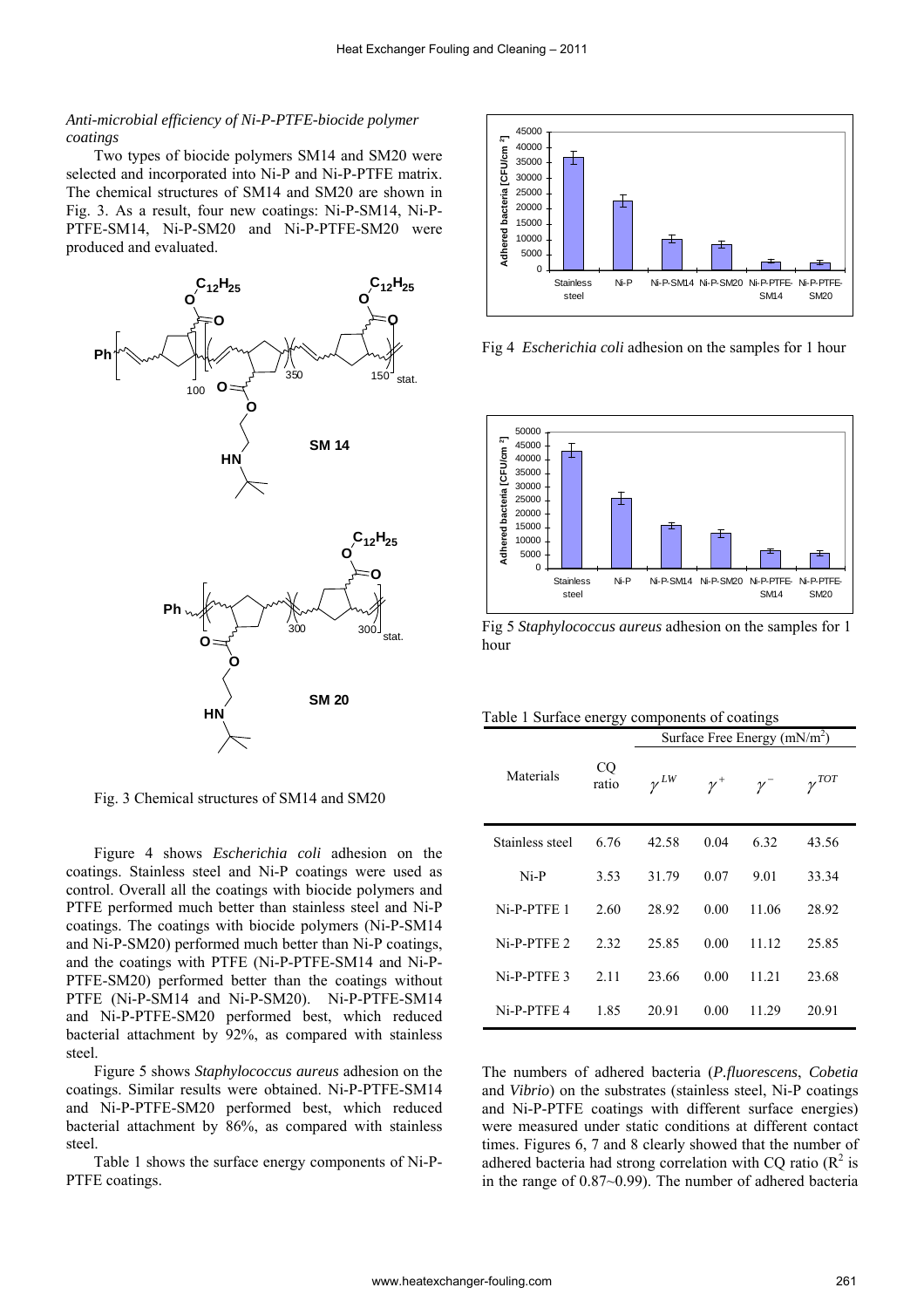increases with increasing CQ ratio. The detailed explanation was given by Liu and Zhao (2011). The results also showed that contact time (6h, 12h and 24h) had significant influence on bacterial adhesion. For *P. fluorescens* adhesion assays (Fig.6), bacteria were suspended in phosphate buffer saline (PBS) without nutrient (TSB). While for the adhesion assays of *Cobetia* (Fig. 7) and *Vibrio* (Fig.8) they grew in SSP growth medium. In Figure 6, when contact time was 12hr, bacterial attachment was higher than at 6hr and 24hr. With time increasing, the activity of *P. fluorescens* might decrease and some could be dead due to lack of nutrient leading to a reduction of bacterial attachment. In Figures 7 and 8, the number of adhered bacteria increased with increasing contact time as enough nutrients were in the bacterial suspension. Clearly, more *Vibrio* bacteria attached to the substrates, compared with *P. fluorescens* and *Cobetia.* 



Fig. 6 Effect of CQ ratio on *P.fluorescens* adhesion



Fig. 7 Effect of CQ ratio on *Cobetia* adhesion



Fig. 8 Effect of CQ ratio on *Vibrio* adhesion

### **CONCLUSIONS**

- The polymers 355.09.004; 355.09.006; SK13; SM14 and SM20 perform better than others against bacterial attachment.
- Ni-P-PTFE-SM14 and Ni-P-PTFE-SM20 performed best, which reduced bacterial attachment by 86~92%, as compared with stainless steel.
- that the number of adhered bacteria had strong correlation with CQ ratio.
- The number of adhered bacteria increases with increasing CQ ratio.

#### **Acknowledgements:**

These studies were supported by the BIOSURF FP7-SME 232172, funded by the European Commission's  $7<sup>th</sup>$ Framework Programme

#### **REFERENCES**

C. Liu and Q Zhao, 2011, The CQ ratio of surface energy components influences adhesion and removal of fouling bacteria. *Biofouling* 27 (3):275–285

E. Kreutzwiesner, N. Noormofidi, F. Wiesbrock, W. Kern, K. Rametsteiner, F. Stelzer, C. Slugovc, 2010, Contact Bactericides and Fungicides on the Basis of Amino-Functionalized Poly(norbornene)s. C. *J. Polym. Sci. Part A: Polym. Chem.* 48, 4504-4514.

M.D. Ger, K.H. Hou, L.M. Wang & B.J. Hwang, 2002, The friction and wear of Ni-P-PTFE composite deposits under water lubrication. *Material Chemistry and Physics*, 77(3), 755-764.